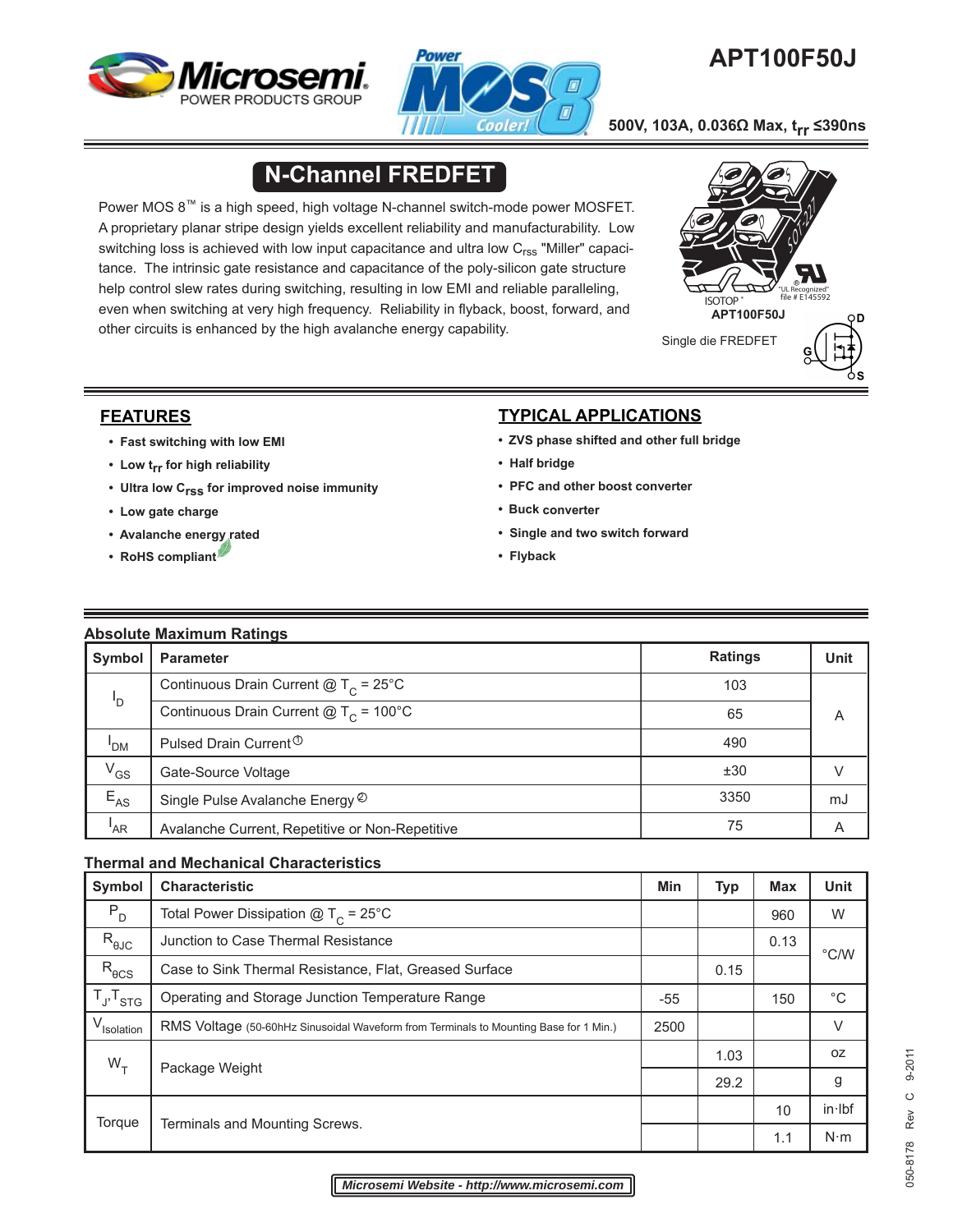#### Static Characteristics **T**<sub>J</sub> = 25°C unless otherwise specified

**APT100F50J**

| Symbol                                                | <b>Parameter</b>                          | <b>Test Conditions</b>               |                    | Min | Typ   | <b>Max</b> | Unit    |
|-------------------------------------------------------|-------------------------------------------|--------------------------------------|--------------------|-----|-------|------------|---------|
| $V_{BR(DSS)}$                                         | Drain-Source Breakdown Voltage            | $V_{GS} = 0V$ , $I_D = 250 \mu A$    |                    | 500 |       |            | V       |
| $\Delta V_{BR(DSS)}/\Delta T$                         | Breakdown Voltage Temperature Coefficient | Reference to 25°C, $I_D = 250 \mu A$ |                    |     | 0.60  |            | $V$ /°C |
| $R_{DS(on)}$                                          | Drain-Source On Resistance <sup>3</sup>   | $V_{GS}$ = 10V, $I_D$ = 75A          |                    |     | .28   | 0.036      | Ω       |
| ${\mathsf v}_{\mathsf{GS}(\mathsf{th})}$              | Gate-Source Threshold Voltage             | $V_{GS} = V_{DS}$ , $I_D = 5mA$      |                    | 2.5 |       |            |         |
| $\Delta V$ <sub>GS(th)</sub> $/\Delta T$ <sub>J</sub> | Threshold Voltage Temperature Coefficient |                                      |                    |     | $-10$ |            | mV/°C   |
|                                                       | Zero Gate Voltage Drain Current           | $V_{DS}$ = 500V                      | $T = 25^{\circ}$ C |     |       | 250        | μA      |
| ' <sub>DSS</sub>                                      |                                           | $V_{GS} = 0V$                        | $T = 125^{\circ}C$ |     |       | 1000       |         |
| 'GSS                                                  | Gate-Source Leakage Current               | $V_{GS} = \pm 30V$                   |                    |     |       | ±100       | nA      |

#### **Dynamic Characteristics TJ = 25°C unless otherwise specified**

| <b>Symbol</b>                                      | <b>Parameter</b>                             | <b>Test Conditions</b>                               | Min | <b>Typ</b> | <b>Max</b> | <b>Unit</b> |
|----------------------------------------------------|----------------------------------------------|------------------------------------------------------|-----|------------|------------|-------------|
| $g_{\rm fs}$                                       | Forward Transconductance                     | $V_{DS}$ = 50V, $I_{D}$ = 75A                        |     | 115        |            | S           |
| $C_{\text{iss}}$                                   | Input Capacitance                            |                                                      |     | 24600      |            |             |
| $C_{\text{rss}}$                                   | Reverse Transfer Capacitance                 | $V_{GS}$ = 0V, $V_{DS}$ = 25V<br>$f = 1$ MHz         |     | 330        |            |             |
| $C_{\overline{\text{oss}}}$                        | <b>Output Capacitance</b>                    |                                                      |     | 2645       |            |             |
| $\mathsf{C}_{\mathsf{o}(\mathsf{cr})} \circledast$ | Effective Output Capacitance, Charge Related |                                                      |     | 1535       |            | pF          |
| $C_{o(er)}$ $\circledcirc$                         | Effective Output Capacitance, Energy Related | $V_{GS}$ = 0V, $V_{DS}$ = 0V to 333V                 |     | 775        |            |             |
| $Q_{g}$                                            | <b>Total Gate Charge</b>                     |                                                      |     | 620        |            |             |
| $Q_{gs}$                                           | Gate-Source Charge                           | $V_{GS}$ = 0 to 10V, $I_D$ = 75A,<br>$V_{DS} = 250V$ |     | 140        |            | nС          |
| $\overline{Q}_{gd}$                                | Gate-Drain Charge                            |                                                      |     | 280        |            |             |
| $I_{d(0n)}$                                        | Turn-On Delay Time                           | <b>Resistive Switching</b>                           |     | 105        |            |             |
|                                                    | <b>Current Rise Time</b>                     | $V_{DD}$ = 333V, $I_D$ = 75A                         |     | 125        |            | ns          |
| d(off)                                             | <b>Turn-Off Delay Time</b>                   | $R_G = 2.20\%$ , $V_{GG} = 15V$                      |     | 280        |            |             |
|                                                    | <b>Current Fall Time</b>                     |                                                      |     | 90         |            |             |

#### **Source-Drain Diode Characteristics**

| Symbol                       | <b>Parameter</b>                                          | <b>Test Conditions</b>                                                      | Min | <b>Typ</b> | <b>Max</b> | <b>Unit</b> |
|------------------------------|-----------------------------------------------------------|-----------------------------------------------------------------------------|-----|------------|------------|-------------|
| $\mathsf{I}_\mathsf{S}$      | <b>Continuous Source Current</b><br>(Body Diode)          | OD.<br>MOSFET symbol<br>showing the<br>integral reverse p-n                 |     |            | 103        | A           |
| 'SM                          | <b>Pulsed Source Current</b><br>(Body Diode) <sup>①</sup> | MŦ<br>junction diode<br>(body diode)<br>оs                                  |     |            | 490        |             |
| $V_{SD}$                     | Diode Forward Voltage                                     | $I_{SD}$ = 75A, T <sub>J</sub> = 25°C, V <sub>GS</sub> = 0V                 |     |            | 1.2        | V           |
| $\mathfrak{t}_{\mathsf{rr}}$ | Reverse Recovery Time<br>Reverse Recovery Charge          | $T_{\rm d}$ = 25°C                                                          |     | 340        | 390        | ns          |
|                              |                                                           | $T_1 = 125^{\circ}C$                                                        |     | 603        | 720        |             |
| $Q_{rr}$                     |                                                           | $I_{SD}$ = 75A <sup>③</sup><br>$T_1 = 25^{\circ}$ C                         |     | 2.74       |            | μC          |
|                              |                                                           | $di_{SD}/dt = 100A/\mu s$<br>$T_1 = 125^{\circ}C$                           |     | 7.29       |            |             |
| 'rrm                         | <b>Reverse Recovery Current</b>                           | $V_{DD} = 100V$<br>$T_1 = 25^{\circ}$ C                                     |     | 15.2       |            | A           |
|                              |                                                           | $T_1 = 125^{\circ}C$                                                        |     | 23.4       |            |             |
| dv/dt                        | Peak Recovery dv/dt                                       | $I_{SD}$ ≤ 75A, di/dt ≤1000A/µs, V <sub>DD</sub> = 333V,<br>$T_{1}$ = 125°C |     |            | 20         | V/ns        |

1 Repetitive Rating: Pulse width and case temperature limited by maximum junction temperature.

(2) Starting at T<sub>J</sub> = 25°C, L = 1.19mH, R<sub>G</sub> = 25Ω, I<sub>AS</sub> = 75A.

- 3 Pulse test: Pulse Width < 380μs, duty cycle < 2%.
- $40 \text{ C}_{\text{o (cr)}}$  is defined as a fixed capacitance with the same stored charge as  $C_{\text{OSS}}$  with  $V_{DS}$  = 67% of  $V_{\text{(BR)DSS}}$ .
- $5$  C<sub>o(er)</sub> is defined as a fixed capacitance with the same stored energy as C<sub>OSS</sub> with V<sub>DS</sub> = 67% of V<sub>(BR)DSS</sub>. To calculate C<sub>o(er)</sub> for any value of  $V_{DS}^{(0)}$  less than  $V_{(BR)DSS}$  use this equation:  $C_{O(er)} = -5.71E-7/V_{DS}^2$  + 1.33E-7/V<sub>DS</sub> + 3.80E-10.
- $6 R<sub>G</sub>$  is external gate resistance, not including internal gate resistance or gate driver impedance. (MIC4452)

Microsemi reserves the right to change, without notice, the specifications and information contained herein.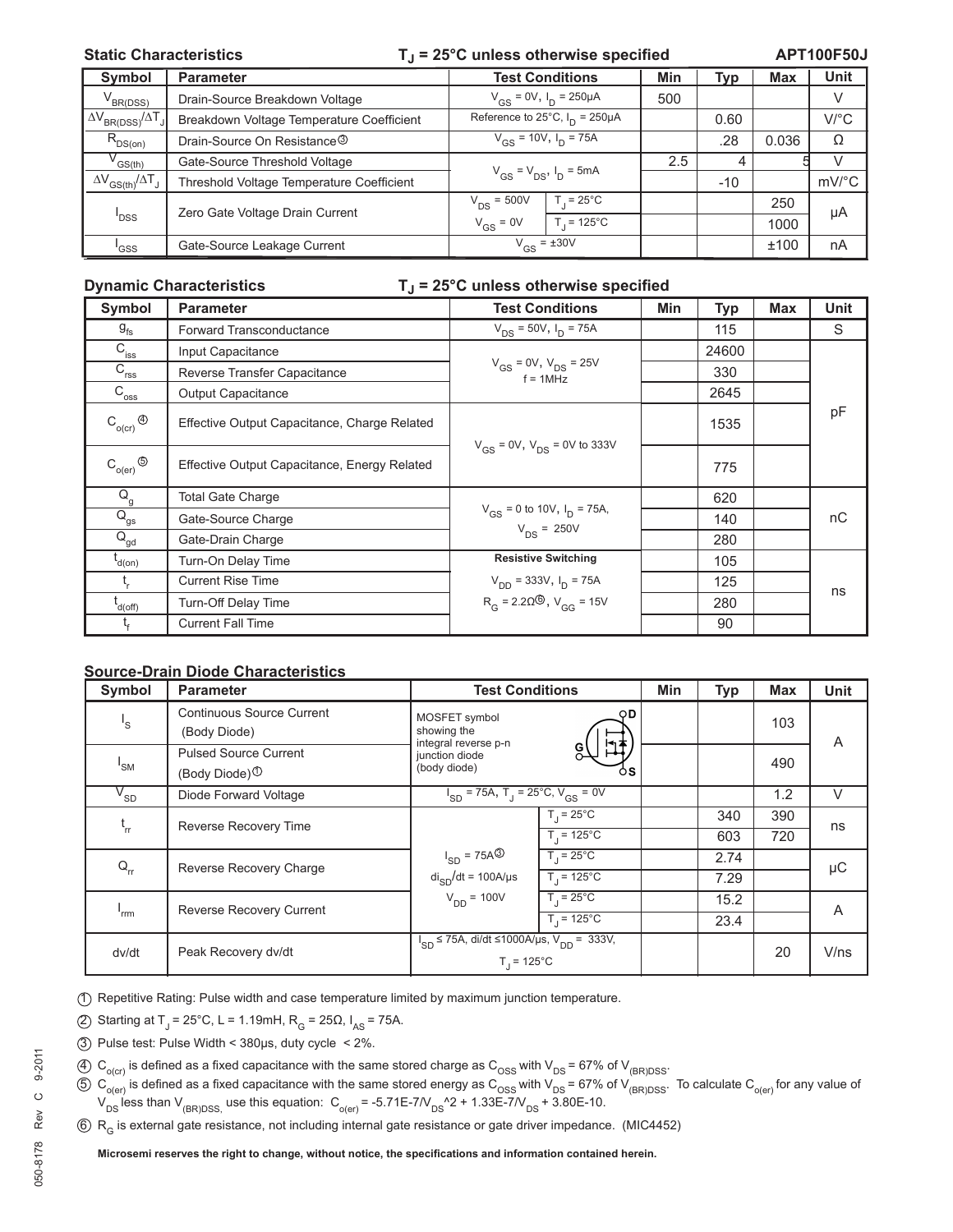



 **Figure 8, Reverse Drain Current vs Source-to-Drain Voltage**